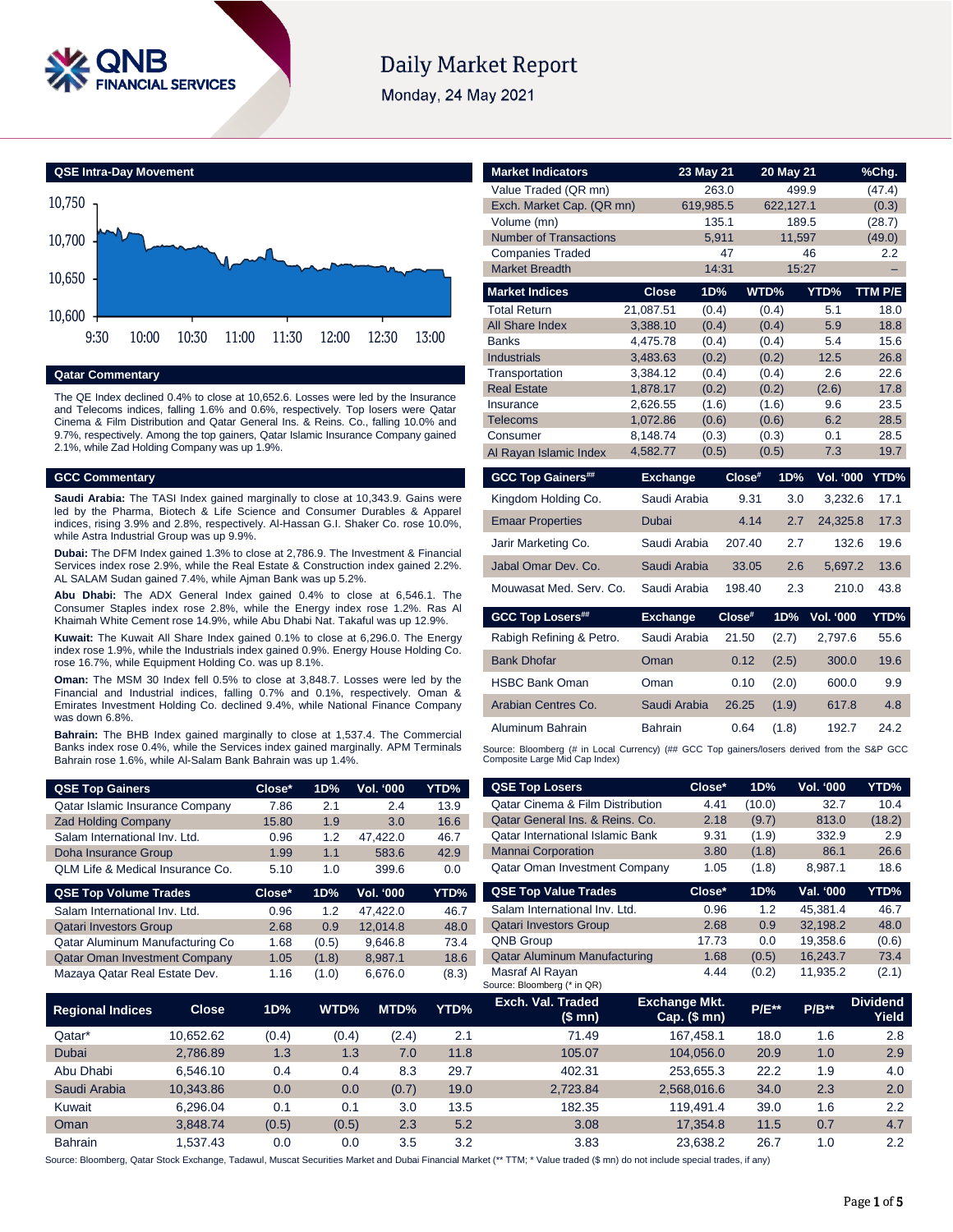### **Qatar Market Commentary**

- The QE Index declined 0.4% to close at 10,652.6. The Insurance and Telecoms indices led the losses. The index fell on the back of selling pressure from foreign shareholders despite buying support from Qatari, GCC and Arab shareholders.
- Qatar Cinema & Film Distribution and Qatar General Ins. & Reins. Co. were the top losers, falling 10.0% and 9.7%, respectively. Among the top gainers, Qatar Islamic Insurance Company gained 2.1%, while Zad Holding Company was up 1.9%.
- Volume of shares traded on Sunday fell by 28.7% to 135.1mn from 189.5mn on Thursday. Further, as compared to the 30-day moving average of 284.2mn, volume for the day was 52.5% lower. Salam International Inv. Ltd. and Qatari Investors Group were the most active stocks, contributing 35.1% and 8.9% to the total volume, respectively.

| <b>Overall Activity</b>        | Buy %*   | Sell %*  | Net (QR)         |
|--------------------------------|----------|----------|------------------|
| Qatari Individuals             | 57.92%   | 53.74%   | 10,992,542.7     |
| <b>Qatari Institutions</b>     | 14.16%   | 15.19%   | (2,689,506.8)    |
| Qatari                         | 72.08%   | 68.93%   | 8,303,035.9      |
| <b>GCC Individuals</b>         | 0.71%    | 0.55%    | 422,929.2        |
| <b>GCC</b> Institutions        | 2.44%    | 0.95%    | 3,927,975.0      |
| <b>GCC</b>                     | 3.15%    | 1.49%    | 4,350,904.2      |
| Arab Individuals               | 14.63%   | 14.59%   | 119,416.3        |
| <b>Arab Institutions</b>       | $0.00\%$ | $0.00\%$ |                  |
| Arab                           | 14.63%   | 14.59%   | 119,416.3        |
| <b>Foreigners Individuals</b>  | 3.82%    | 4.30%    | (1,267,090.9)    |
| <b>Foreigners Institutions</b> | 6.32%    | 10.69%   | (11,506,265.5)   |
| <b>Foreigners</b>              | 10.14%   | 15.00%   | (12, 773, 356.3) |

Source: Qatar Stock Exchange (\*as a % of traded value)

# **Earnings Releases**

| <b>Company</b>                                 | <b>Market</b> | <b>Currency</b> | Revenue (mn)<br>1Q2021 | % Change<br>YoY | <b>Operating Profit</b><br>(mn) 1Q2021 | % Change<br>YoY | <b>Net Profit</b><br>(mn) 1Q2021 | $\frac{9}{6}$<br><b>Change</b><br>YoY |
|------------------------------------------------|---------------|-----------------|------------------------|-----------------|----------------------------------------|-----------------|----------------------------------|---------------------------------------|
| Al Babtain Power &<br>Telecommunication Co.    | Saudi Arabia  | <b>SR</b>       | 322.0                  | $-17.4%$        | 17.4                                   | $-7.4%$         | 15.5                             | 9.2%                                  |
| Kingdom Holding Co.                            | Saudi Arabia  | <b>SR</b>       | 174.9                  | $-56.0%$        | 209.5                                  | 88.0%           | 91.1                             | N/A                                   |
| Wafrah For Industry And<br>Development Co.     | Saudi Arabia  | <b>SR</b>       | 21.6                   | $-2.2%$         | 0.5                                    | $-71.0%$        | (0.2)                            | N/A                                   |
| Saudi Real Estate Co.                          | Saudi Arabia  | <b>SR</b>       | 182.6                  | 86.1%           | (2.9)                                  | N/A             | (4.6)                            | N/A                                   |
| AlKhaleej Training & Education                 | Saudi Arabia  | <b>SR</b>       | 205.9                  | $-3.7%$         | (9.9)                                  | N/A             | (7.6)                            | N/A                                   |
| Al Gassim Investment Holding<br>Co.            | Saudi Arabia  | <b>SR</b>       | 2.8                    | $-2.0%$         | 0.05                                   | $-94.7%$        | (0.02)                           | N/A                                   |
| Al-Baha Investment and<br>Development Co.      | Saudi Arabia  | <b>SR</b>       | 2.5                    | $-7.8%$         | (0.6)                                  | N/A             | (1.0)                            | N/A                                   |
| Dar Alarkan Real Estate<br>Development Co.     | Saudi Arabia  | <b>SR</b>       | 554.8                  | $-6.4%$         | 167.2                                  | 47.0%           | 28.5                             | 129.6%                                |
| Saudi Cable Co.                                | Saudi Arabia  | <b>SR</b>       | 63.9                   | 7.3%            | (36.8)                                 | N/A             | (35.9)                           | N/A                                   |
| National Gas & Industrialization<br>Co.        | Saudi Arabia  | <b>SR</b>       | 511.1                  | $-3.3%$         | 33.9                                   | 28.4%           | 85.2                             | 479.6%                                |
| <b>Tabuk Agricultural</b><br>Developmental Co. | Saudi Arabia  | <b>SR</b>       | 21.5                   | $-38.1%$        | (5.5)                                  | N/A             | (1.3)                            | N/A                                   |
| National Gypsum Co.                            | Saudi Arabia  | <b>SR</b>       | 27.0                   | $-22.8%$        | 12.3                                   | $-34.2%$        | 14.2                             | $-19.9%$                              |
| Al Sagr Cooperative Insurance<br>Co.           | Saudi Arabia  | <b>SR</b>       | 68.8                   | $-29.5%$        |                                        |                 | 3.7                              | N/A                                   |
| Salama Cooperative Insurance<br>Co.            | Saudi Arabia  | <b>SR</b>       | 118.2                  | 37.8%           |                                        |                 | 3.6                              | N/A                                   |

Source: Company data, DFM, ADX, MSM, TASI, BHB.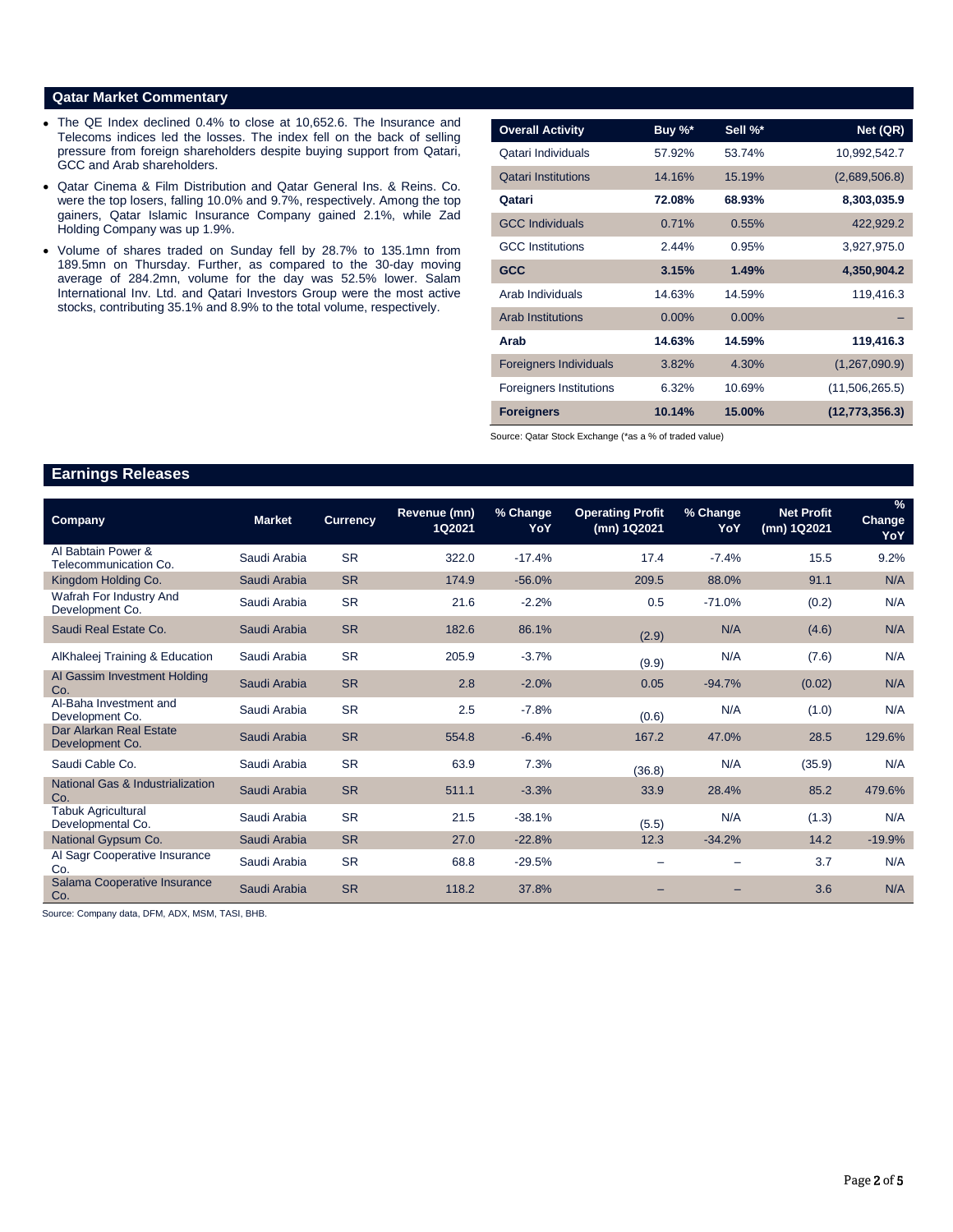# **News**

### **Qatar**

- **FTSE to include QLMI to micro-cap segment –** Global index provider FTSE Russell published the results of its Global Equity Index Series June 2021 quarterly review. According to the review, FTSE Russell will include QLM Life & Medical Insurance Company (QLMI) under its micro-cap category. Further, there has been no addition or deletion to large cap, mid cap and small cap indices. The changes will be effective after the close of business on June 17, 2021. (QSE)
- **Qatar First Bank acquires phase 1 of 'CoverMyMeds' campus HQ in Ohio –** Qatar First Bank (QFBQ) has announced the acquisition of phase 1 of 'CoverMyMeds' campus headquarters in Columbus, Ohio in the US. The new acquisition marks QFBQ's 7th Shari'ah-compliant real estate investment in the US and comes as a significant addition to the bank's presence in the US real estate market following QFBQ's latest acquisitions of 90 North Campus (T-Mobile) building in Washington, BSN Sports HQ building (Varsity Brands) in Texas, The Grand 2 at Papago Park Center in Arizona, and Waterway Plaza I in Texas. The newly acquired property is a fully built-tosuit 218,000 square foot trophy office building completed in 2021 and is 100% leased to CoverMyMeds-the wholly owned subsidiary of McKesson Corporation on a 10-year NNN lease. (Gulf-Times.com)
- **OBG: Blended, omnichannel approach seen in Qatar's retail businesses –** Retailers in Qatar, who have successfully weathered the COVID-19 pandemic, are now committed to a blended, omnichannel distribution strategy, which according to Oxford Business Group involves boosting and expanding their digital offerings while at the same time maintaining a brick-andmortar footprint. The pandemic gave rise to a massive increase in online shopping, to the extent that many observers predicted that brick-and-mortar stores would be phased out, OBG said in its 'Growth and recovery outlook'. "However, instead of closing physical branches, many retailers, which may have lacked the capacity, motivation or know-how to scale up their digital platforms have partnered with major e-sales platforms and delivery companies," OBG noted. (Gulf-Times.com)
- **Qatar removed from Swiss list of high-risk countries –** The Federal Office of Public Health (FOPH), Switzerland, has removed Qatar from its list of 'risk countries', which means travelers from Qatar are no longer be required to undergo quarantine upon arrival in the European nation. This came into effect on May 20, according to information available on the FOPH website. Along with Qatar, the FOPH has removed Palestine, Austria (Land Oberosterreich and Land Salzburg), France (Region Bretagne and Region Nouvelle-Aquitaine), Hungary, Italy (Regione Basilicata), Poland and Serbia from the list. The FOPH decision stipulates that all arrivals from the above-mentioned places, which are permitted entry to Switzerland, are no longer required to quarantine. However, they still need to undergo a PCR test result 72 hours before entering Switzerland, which should result negative. (Gulf-Times.com)
- **Ashghal completes major works of Al Khor Health Centre –** The Public Works Authority (Ashghal) announced the completion of the main works of Al Khor Health Centre. Executed by the Building Projects Department, the facility will serve about 600 visitors per day and is part of the State's plans to develop health services, Ashghal said. (Gulf-Times.com) **International**
- **Global rebound euphoria tests central bankers' nerves on risk –** With the world barely through the worst of an unprecedented crisis, central bankers are already wondering if

the next one is around the corner. From Washington to Frankfurt, what began months ago as a murmur of concern has morphed into a chorus as officials ask if a risk-taking binge across multiple asset markets might presage a destabilizing rout that could derail the global recovery. Just last week, the European Central Bank (ECB) and the Bank of Canada cited mounting threats, cognizant of the retrenchment that ensued during the 2008 financial crisis. Meanwhile Bitcoin's dramatic swings after a warning about cryptocurrencies from the People's Bank of China showcased how sensitive some markets have become. Pessimists at global monetary institutions can find bubbles almost anywhere they look, from equities to real estate, while officials such as Federal Reserve Chief, Jerome Powell argue any threats remain contained. (Bloomberg)

- **British employers call for economic transformation after COVID-19 –** British employers called on Prime Minister, Boris Johnson on Monday to overhaul regulation and tax rules to help them meet the challenges of BREXIT, the post-pandemic recovery and preparing for a net-zero carbon economy. The Confederation of British Industry (CBI) said 2021 should be a turning point for economic policy to break the pattern of weak productivity that has weighed on growth for more than a decade. "This country will never have a greater opportunity to transform our economy and society," CBI Director-General, Tony Danker said. "This is the moment where we have a genuine chance to make big bets on how the UK economy will grow and compete." The CBI urged regulators to prioritize investment, the creation of economic clusters around the country to foster innovation and better skills training. It also said a long-term plan was needed for taxation that would allow Britain to fix the damage to its public finances wrought by the biggest ever budget deficit in peacetime without hurting business investment. Britain's economy slumped by almost 10% last year and is due to grow by 7.25% in 2021, according to the Bank of England. But the central bank has forecast that growth after 2022 will return to its slow, prepandemic pace. (Reuters)
- **UK's Labor pushes for vote on US minimum corporation tax plan –** Britain's main opposition Labor Party said it will push for a vote in parliament on Monday over support for US plans to introduce a global minimum corporation tax rate. The US Treasury Department earlier this week said it would accept a floor of at least 15% during international negotiations, a rate significantly below its proposed 21% minimum for US multinational firms. The Biden administration's proposed Global Intangible Low-Taxed Income tax (GILTI) rate of 21%, aimed at capturing revenue shifted by companies to tax-haven countries, was widely viewed as a starting point for renewed OECD talks on a global minimum tax. While France and Germany backed 21%, other countries have pushed for a lower rate, as previous OECD discussions on the subject had centered around 12.5%, the same rate charged by Ireland. Britain will raise its main corporation tax rate to 25% from 19% in 2023, Finance Minister, Rishi Sunak announced earlier this year. Labor is tabling an amendment to the Finance Bill. (Reuters)
- **PBOC says it will maintain exchange rate 'basically stable' –** China's Central Bank, People's Bank of China (PBOC) said it will maintain the exchange rate of the Yuan at "basically stable" levels after recent comments by its officials who suggested the currency be allowed to appreciate and authorities should eventually let up on controlling it. The future trend of the exchange rate will be decided by supply and demand, as well as changes in international financial markets, Vice Governor at the People's Bank of China, Liu Guoqiang said in a Q&A segment posted on the bank's website. The Yuan will be kept at reasonable and balanced levels, he said. The existing floating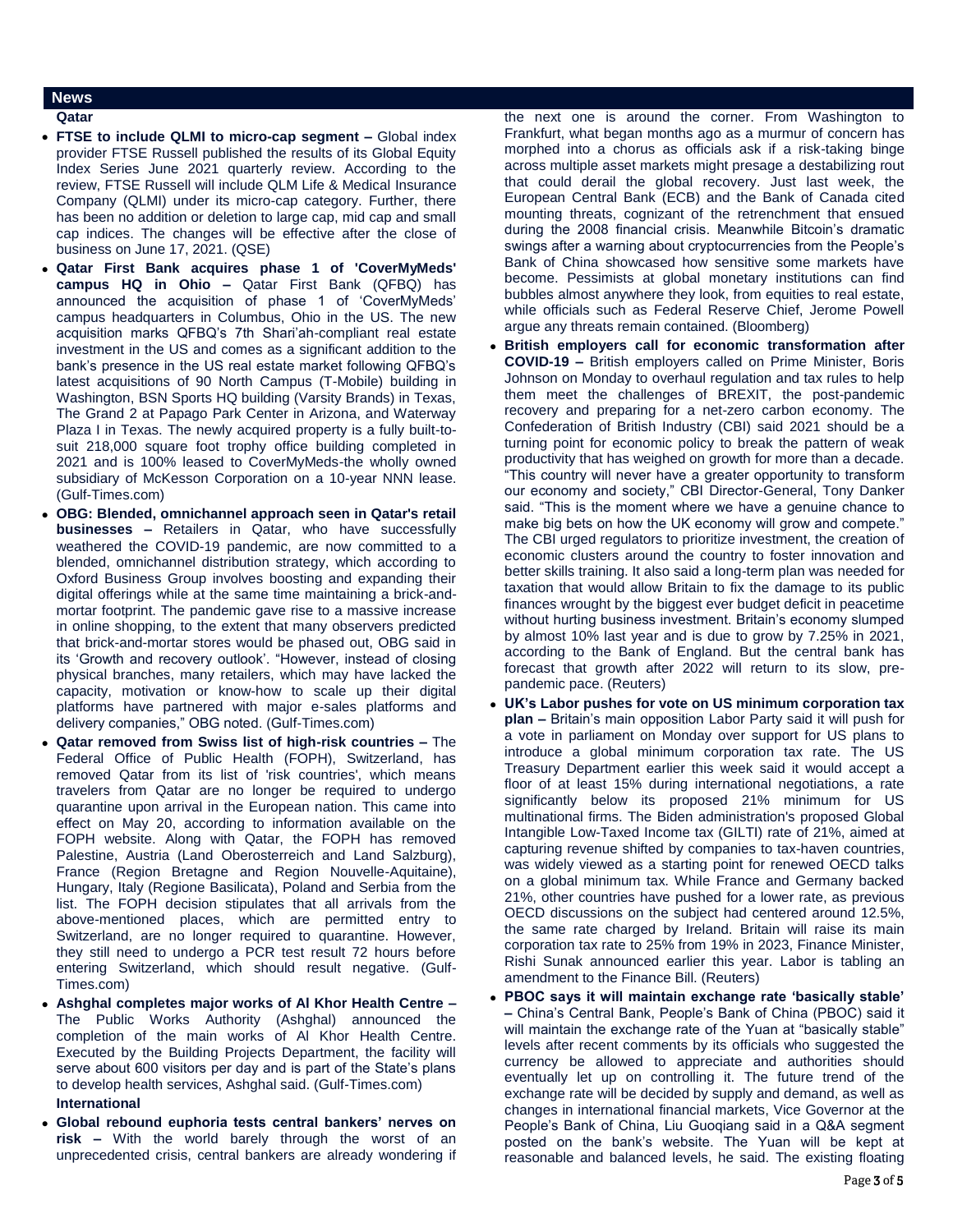exchange rate regime is a suitable arrangement for China for now and a period of time in the future," Liu said, without elaborating. His comments came after a PBOC official said the country should let the yuan appreciate to offset rising costs of commodity imports. China is hurt by a rally in global commodity prices, according to central bank researcher Lyu Jinzhong, in an article published Friday in PBOC magazine China Finance. Separately, Director of the central bank's finance research institute, Zhou Chengjun said China has to give up its control over the currency's exchange rate eventually if it wants to achieve greater global use of the yuan. Zhou added that the PBOC has made it clear it stopped regular intervention and will let the market play a bigger role in deciding the exchange rate. Zhou's comments, made at a forum on April 16, was published by the organizer on Wednesday. (Bloomberg)

 **South Korea's central bank moves to develop pilot digital currency –** South Korea's central bank said it will choose a technology supplier to build a pilot platform for a digital currency, moving a step closer to creating a central bank-backed digital currency. The Bank of Korea said it is seeking a partner through an open bidding process to research the practicalities of launching a central bank digital currency (CBDC) in a test environment - the first such exploratory step in Asia's fourth largest economy. The BOK's efforts come as the spread of bitcoin and other cryptocurrencies has opened up the possibility that competitors of traditional cash could change how the financial sector operates. (Reuters)

### **Regional**

- **Economic activity in GCC to accelerate in 2021 as commodity demand rises –** Economic activity in the GCC will pick up in 2021 as global demand for commodities increases and as lockdown restrictions due to the pandemic ease further, a report by the US-based credit rating agency, AM Best said. The six nation GCC, comprising of Bahrain, Kuwait, Oman, Qatar, Saudi Arabia, and the United Arab Emirates, was particularly hard hit by the pandemic as they faced the dual economic shocks of commodity price declines and slowdowns in domestic economic activity. While the resurgence in global economic activity will contribute to higher commodity prices, and progress in vaccination programs (for most of the GCC) will help fuel domestic demand in 2021, a recent surge in virus cases in the region and elsewhere portends a great deal of risk and uncertainty, the report said. AM Best, which places countries into one of five "country risk tiers" (CRT), ranging from CRT-1, for countries with a stable environment that poses the least amount of risk, to CRT-5 for those that pose the most risk, said CRTs for the GCC are concentrated in the CRT-3 and CRT-4 tiers, with Kuwait, Qatar, Saudi Arabia, and the UAE at CRT-3, and Bahrain and Oman at CRT-4. (Zawya)
- **AM Best: GCC non-oil activity to outpace oil sector this year –** The non-oil sector economic activity is expected to outpace that of the oil sector this year in the GCC whose financing needs will remain acute, as more than \$100bn of debt will mature during 2021-25, according to AM Best, a global credit rating agency that focuses on the insurance industry. "As most countries move towards economic normalcy, sectors such as tourism and travel are expected to show above trend growth – although, given the unpredictability of the virus, this is subject to a degree of uncertainty and downside risk," the agency said in a report. (Gulf-Times.com)
- **UAE asks to host 2023 UN climate change conference –** The UAE has asked to host the COP 28 international conference on climate change in 2023, Foreign Minister, Sheikh Abdullah Bin Zayed Al Nahyan said on Sunday. The annual Conference of Parties (COP) is the decision-making body responsible for monitoring and reviewing the implementation of the UN

Framework Convention on Climate Change. The UAE exports oil and hosts the International Renewable Energy Agency's (IRENA) headquarters. "The UAE has demonstrated a proven track record in progressive climate action and multilateral cooperation that makes it an ideal convener for COP 28," Sheikh Abdullah was quoted as saying by state news agency WAM. "The UAE has invested around \$17bn in commercial renewable energy projects on six continents and provided over \$1bn of grants and soft loans for renewable energy power plants." (Reuters)

- **Abu Dhabi, Dubai villa rents witness slight increase in 1Q2021 –** The UAE residential property sector had witnessed significant activity in the first quarter with the villa market rental rates in Abu Dhabi and Dubai posting a slight increase despite the ongoing economic challenges and COVID-19 concerns, according to property management expert Asteco. The Abu Dhabi residential market had delivered 1,700 apartments and 50 villas during the first quarter amid growing demand for villas, particularly within well-developed villa communities such as Yas Island, Al Raha Beach, Saadiyat Island as well as the Al Reef community. Although average villa rental rates remained more or less unchanged over 1Q2021, there was a significant increase in rents for West Yas, Golf Gardens and Saadiyat Beach Villas, mainly driven by a surge in demand within welldeveloped villa communities - mature and emerging, it stated. (Zawya)
- **Bondholders hire Rothschild to help oppose Dubai fund revamp –** A group of creditors has hired financial advisor Rothschild and law firm Clifford Chance to help oppose the terms of a proposal by Dubai-listed Emirates REIT to exchange \$400mn in Islamic bonds for new instruments, sources said. Emirates REIT, a Shari'ah-compliant real estate investment trust, last week offered to exchange unsecured Islamic bonds, or sukuk, for secured ones to bolster its balance sheet. A group of bondholders including local and international funds, as well as regional banks, and representing around 40% of the sukuk holders, met on Sunday to appoint advisers and prepare a counter-offer, sources said. The bondholders will revert to the company in the coming days to communicate their concerns and a committee of creditors plan to negotiate a better deal, one of the sources said, speaking anonymously due to commercial sensitivities. (Reuters)
- **Bahrain awarded \$1.6bn worth of tenders in 1Q2021, 23% more than last year –** Bahrain was awarded \$1.6bn worth of government contracts in the first quarter of 2021, a 23% growth when compared to the year-earlier period. The growth was partly driven by projects linked to Bahrain's \$32bn infrastructure spend, according to new data from the Bahrain's Tender Board, the country's government procurement regulator. This includes such as the multi-billion-dollar refinery modernization project, which is 70% complete and is due to finish by the end of 2022. The GCC country has faced the twin shocks of the coronavirus pandemic and lower oil prices. The International Monetary Fund (IMF) has projected a growth of 3.3% this year for Bahrain after a 5.4% contraction in 2020. The tender Board said that in terms of value, the oil was the largest sector with \$767mn worth of contracts in 1Q2021, followed by the aviation sector, with contracts valued at \$382mn. (Zawya)